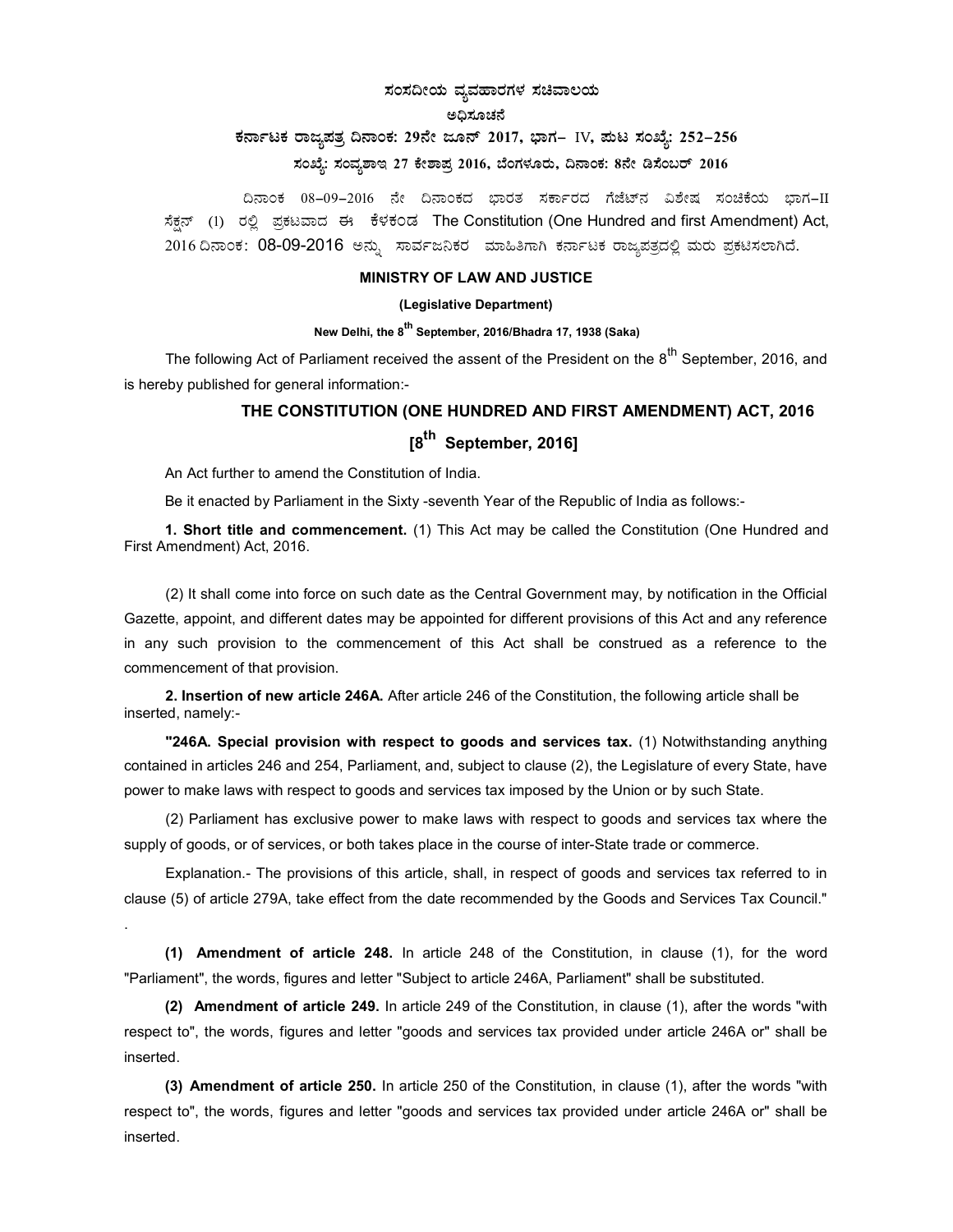(4) Amendment of article 268. In article 268 of the Constitution, in clause (1), the words" and such duties of excise on medicinal and toilet preparations" shall be omitted.

(5) Omission of article 268A. Article 268A of the Constitution, as inserted by section 2 of the Constitution (Eighty-eighth Amendment) Act, 2003 shall be omitted.

(6) Amendment of article 269. In article 269 of the Constitution, in clause (1), after the words "consignment of goods", the words, figures and letter "except as provided in article 269A" shall be inserted.

Insertion of new article 269 A. After article 269 of the Constitution, the following article shall be inserted, namely:-

"269A. Levy and collection of goods and services tax in course of inter-State trade or commerce. (1) Goods and services tax on supplies in the course of inter-State trade or commerce shall be levied and collected by the Government of India and such tax shall be apportioned between the Union and the States in the manner as may be provided by Parliament by law on the recommendations of the Goods and Services Tax Council.

Explanation.-For the purposes of this clause, supply of goods, or of services, or both in the course of import into the territory of India shall be deemed to be supply of goods, or of services, or both in the course of inter-State trade or commerce.

(2) The amount apportioned to a State under clause (1) shall not form part of the Consolidated Fund of India.

(3) Where an amount collected as tax levied under clause (1) has been used for payment of the tax levied by a State under article 246A, such amount shall not form part of the Consolidated Fund of India.

(4) Where an amount collected as tax levied by a State under article 246A has been used for payment of the tax levied under clause (1), such amount shall not form part of the Consolidated Fund of the State.

(5) Parliament may, by law, formulate the principles for determining the place of supply, and when a supply of goods, or of services, or both takes place in the course of inter-State trade or commerce.".

- 10. Amendment of article 270. In article 270 of the Constitution,-
	- (i) in clause (1), for the words, figures and letter "articles 268, 268A and 269", the words, figures and letter "articles 268, 269 and 269A" shall be substituted;
	- (ii) after clause (1), the following clauses shall be inserted, namely:-
		- "(1A) The tax collected by the Union under clause (1) of article 246A shall also be distributed between the Union and the States in the manner provided in clause (2).
		- (1B) The tax levied and collected by the Union under clause (2) of article 246A and article 269 A, which has been used for payment of the tax levied by the Union under clause (1) of article 246A, and the amount apportioned to the Union under clause (1) of article 269A, shall also be distributed between the Union and the States in the manner provided in clause (2).".

11. Amendment of article 271. In article 271 ofthe Constitution, after the words "in those articles", the words, figures and letter" except the goods and services tax under article 246A," shall be inserted.

12. Insertion of 279A. After article 279 of the Constitution, the following article shall be inserted,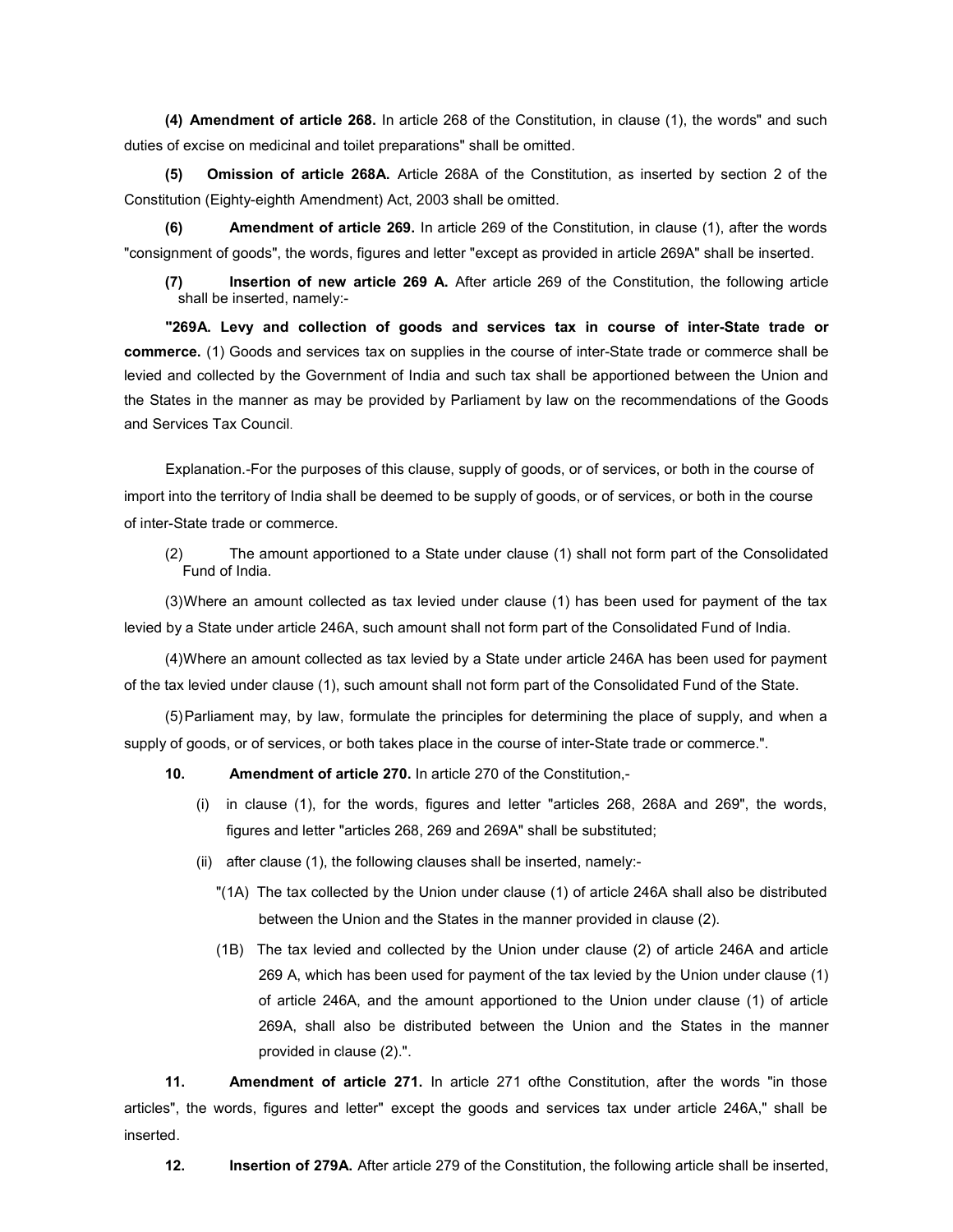namely:-

"279 A. Goods and Services Tax Council. (1) The President shall, within sixty days from the date of commencement of the Constitution (One Hundred and First Amendment) Act, 2016, by order, constitute a Council to be called the Goods and Services Tax Council.

(2) The Goods and Services Tax Council shall consist of the following members, namely:-

- (a) the Union Finance Minister........................ Chairperson;
- (24) the Union Minister of State in charge of Revenue or Finance................. Member;
- (32) the Minister in charge of Finance or Taxation or any other Minister nominated by each State Government…………………. Members.

(1) The Members of the Goods and Services Tax Council referred to in sub-clause (c) of clause (2) shall, as soon as may be, choose one amongst themselves to be the Vice-Chairperson of the Council for such period as they may decide.

- (2) The Goods and Services Tax Council shall make recommendations to the Union and the States on-
	- (a) the taxes, cesses and surcharges levied by the Union, the States and the local bodies which may be subsumed in the goods and services tax;
	- (b) the goods and services that may be subjected to, or exempted from the goods and services tax;
	- (c) model Goods and Services Tax Laws, principles of levy, apportionment of Goods and Services Tax levied on supplies in the course of inter-State trade or commerce under article 269A and the principles that govern the place of supply;
	- (d) the threshold limit of turnover below which goods and services may be exempted from goods and services tax;
	- (e) the rates including floor rates with bands of goods and services tax;
	- (f) any special rate or rates for a specified period, to raise additional resources during any natural calamity or disaster;
	- (g) special provision with respect to the States of Arunachal Pradesh, Assam, Jammu and Kashmir, Manipur, Meghalaya, Mizoram, Nagaland, Sikkim, Tripura, Himachal Pradesh and Uttarakhand; and
	- (h) any other matter relating to the goods and services tax, as the Council may decide.

(5) The Goods and Services Tax Council shall recommend the date on which the goods and services tax be levied on petroleum crude, high speed diesel, motor spirit (commonly known as petrol), natural gas and aviation turbine fuel.

(6) While discharging the functions conferred by this article, the Goods and Services Tax Council shall be guided by the need for a harmonised structure of goods and services tax and for the development of a harmonised national market for goods and services.

(7) One-half of the total number of Members of the Goods and Services Tax Council shall constitute the quorum at its meetings.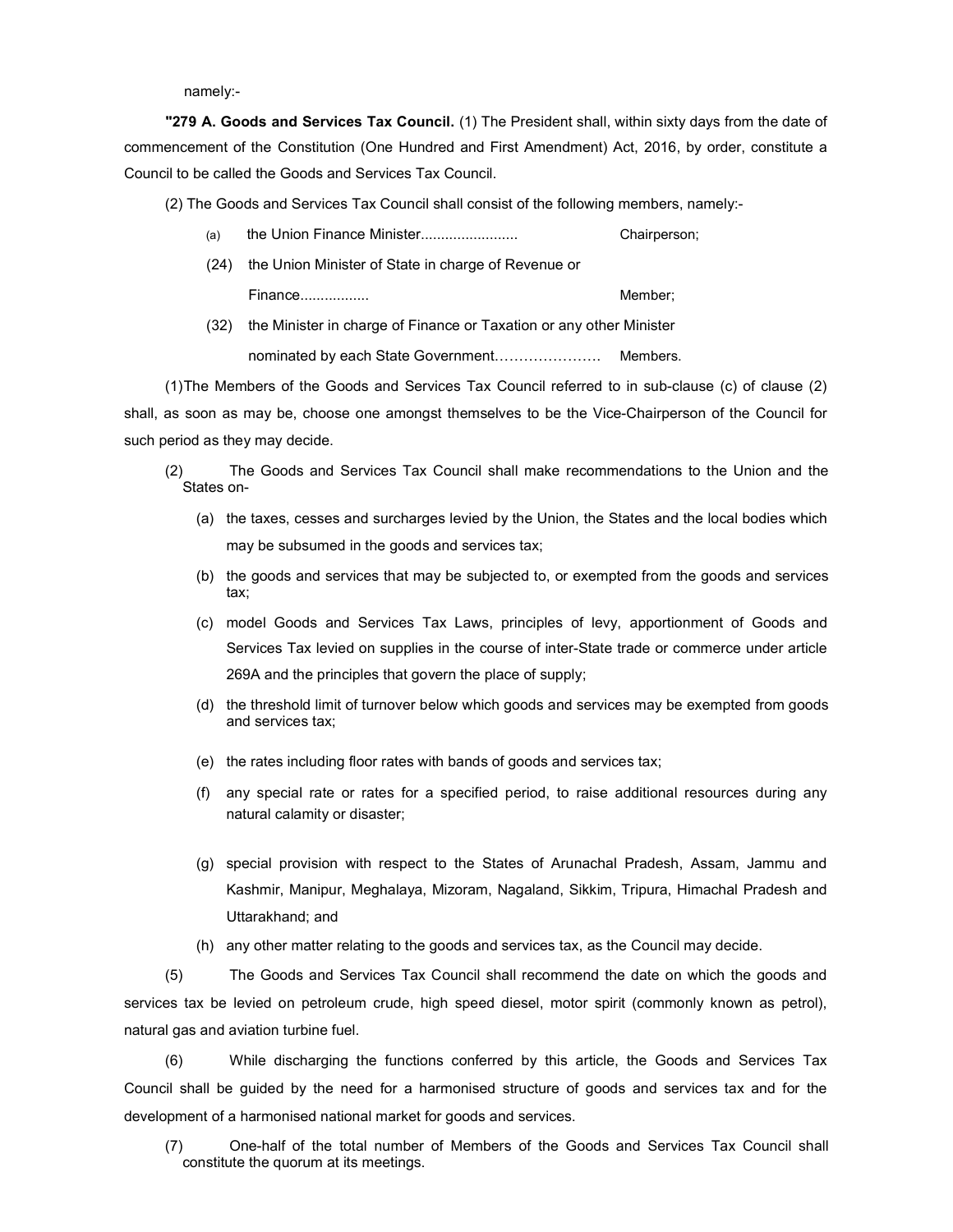(8) The Goods and Services Tax Council shall determine the procedure in the performance of its functions.

(9) Every decision of the Goods and Services Tax Council shall be taken at a meeting, by a majority of not less than three-fourths of the weighted votes of the members present and voting, in accordance with the following principles, namely:-

- (a) the vote of the Central Government shall have a weightage of one-third of the total votes cast, and
- (b) the votes of all the State Governments taken together shall have a weightage of two-thirds of the total votes cast, in that meeting.
- (10) No act or proceedings of the Goods and Services Tax Council shall be invalid merely by reason of-
	- (a) any vacancy in, or any defect in, the constitution of the Council; or
	- (b) any defect in the appointment of a person as a Member of the Council; or
	- (c) any procedural irregularity of the Council not affecting the merits of the case.
- (11) The Goods and Services Tax Council shall establish a mechanism to adjudicate any dispute-
	- (a) between the Government of India and one or more States; or
	- (b) between the Government of India and any State or States on one side and one or more other States on the other side; or
	- (c) between two or more States, arising out of the recommendations of the Council or implementation thereof." .
- 13. Amendment of article 286. In article 286 of the Constitution,-
	- $(i)$  in clause  $(1)$ ,-
		- (A) for the words "the sale or purchase of goods where such sale or purchase takes place", the words "the supply of goods or of services or both, where such supply takes place" shall be substituted;
		- (B) in sub-clause (b), for the word "goods", at both the places where it occurs, the words "goods or services or both" shall be substituted;
	- (ii) in clause (2), for the words "sale or purchase of goods takes place", the words "supply of goods or of services or both" shall be substituted;
	- (iii) clause (3) shall be omitted.
- 14. Amendment of article 366. In article 366 of the Constitution,-
	- (i) after clause (12), the following clause shall be inserted, namely:-

'(12A) "goods and services tax" means any tax on supply of goods, or services or both except taxes on the supply of the alcoholic liquor for human consumption;';

(ii) after clause (26), the following clauses shall be inserted, namely:¬' (26A) "Services" means anything other than goods;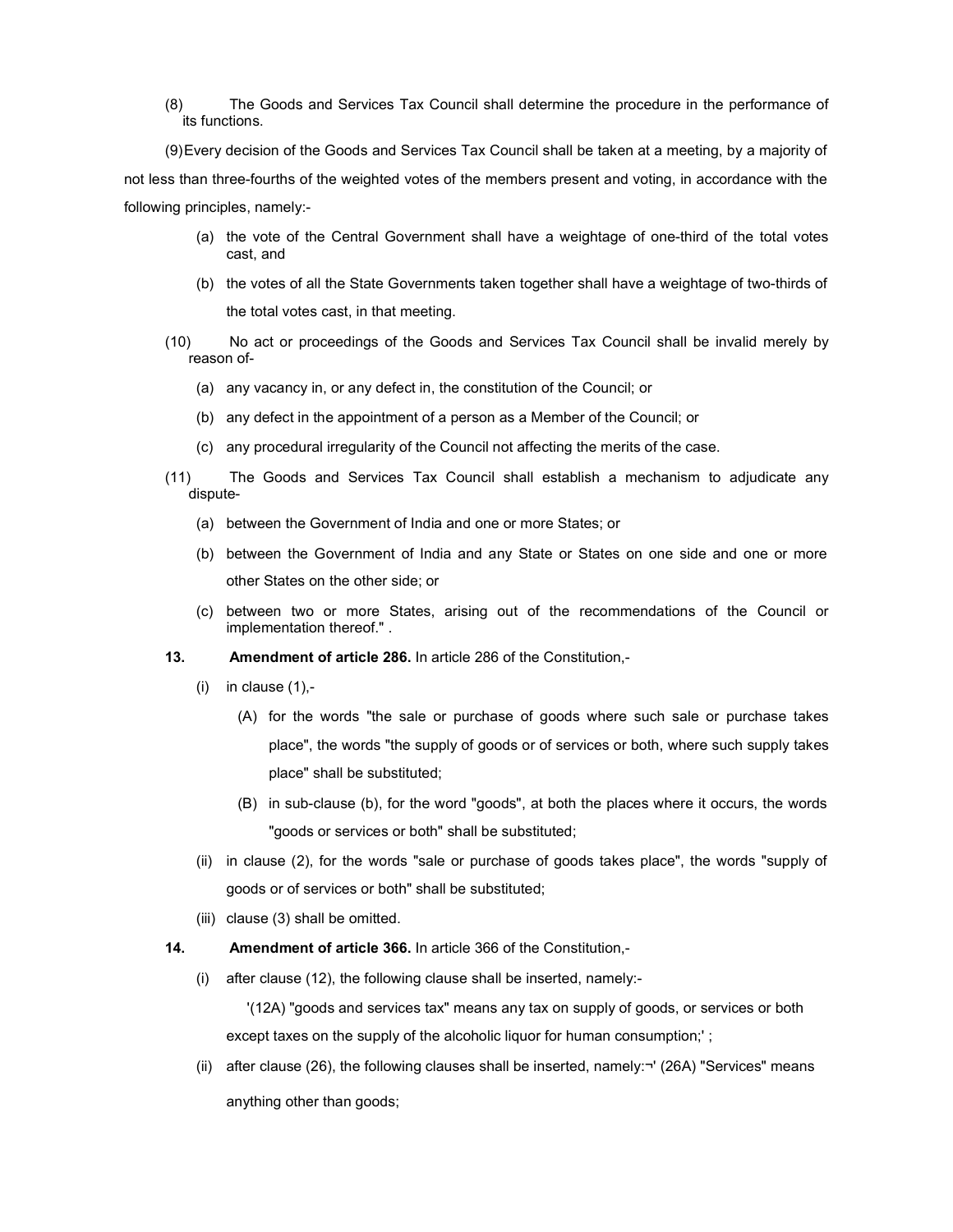(26B) "State" with reference to articles 246A, 268, 269, 269A and article 279A includes a Union territory with Legislature;'.

(25) Amendment of article 368. In article 368 of the Constitution, in clause (2), in the proviso, in clause (a), for the words and figures "article 162 or article 241", the words, figures and letter "article 162, article 241 or article 279A" shall be substituted.

- (26) Amendment of Sixth Schedule. In the Sixth Schedule to the Constitution, in paragraph 8, in sub-paragraph (3),
	- a in clause (c), the word "and" occurring at the end shall be omitted;
	- b in clause (d), the word "and" shall be inserted at the end;
	- c after clause (d), the following clause shall be inserted, namely:-

"(e) taxes on entertainment and amusements.".

17. Amendment of Seventh Schedule. In the Seventh Schedule to the Constitution,-

(a) in List I - Union List,-

(i) for entry 84, the following entry shall be substituted, namely:-

"84. Duties of excise on the following goods manufactured or produced in India, namely:-

(a) petroleum crude;

(b) high speed diesel;

(c) motor spirit (commonly known as petrol);

(d) natural gas;

(e) aviation turbine fuel; and

- (f) tobacco and tobacco products.";
- (ii) entries 92 and 92C shall be omitted;

(b) in List II -State List,-

(i) entry 52 shall be omitted;

(ii) for entry 54, the following entry shall be substituted, namely:-

"54. Taxes on the sale of petroleum crude, high speed diesel, motor spirit (commonly known as petrol), natural gas, aviation turbine fuel and alcoholic liquor for human consumption, but not including sale in the course of inter-State trade or commerce or sale in the course of international trade or commerce of such goods.";

(iii) entry 55 shall be omitted;

(iv) for entry 62, the following entry shall be substituted, namely:-

"62. Taxes on entertainments and amusements to the extent levied and collected by a Panchayat or a Municipality or a Regional Council or a District CounciL".

# 18. Compensation to States for loss of revenue on account of introduction of goods and

services tax. Parliament shall, by law, on the recommendation of the Goods and Services Tax Council, provide for compensation to the States for loss of revenue arising on account of implementation of the goods and services tax for a period of five years.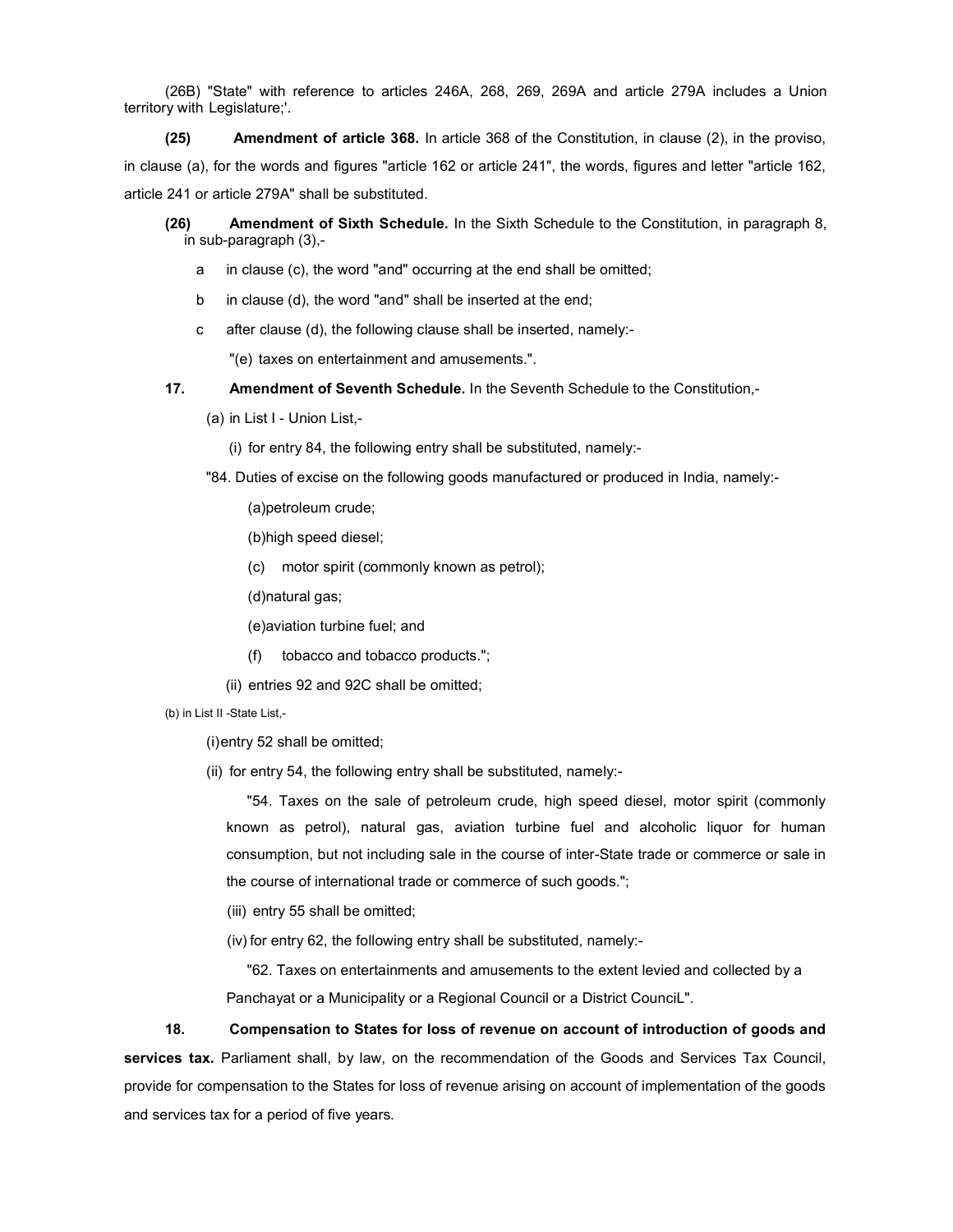19. Transitional provisions. Notwithstanding anything in this Act, any provision of any law relating to tax on goods or services or on both in force in any State immediately before the commencement of this Act, which is inconsistent with the provisions of the Constitution as amended by this Act shall continue to be in force until amended or repealed by a competent Legislature or other competent authority or until expiration of one year from such commencement, whichever is earlier.

20. Power of President to remove difficulties. (1) If any difficulty arises in giving effect to the provisions of the Constitution as amended by this Act (including any difficulty in relation to the transition from the provisions of the Constitution as they stood immediately before the date of assent of the President to this Act to the provisions of the Constitution as amended by this Act), the President may, by order, make such provisions, including any adaptation or modification of any provision of the Constitution as amended by this Act or law, as appear to the President to be necessary or expedient for the purpose of removing the difficulty:

Provided that no such order shall be made after the expiry of three years from the date of such assent.

(2) Every order made under sub-section (1) shall, as soon as may be after it is made, be laid before each House of Parliament.

### DR. G. NARAYANA RAJU. Secretary to the Govt. of India.

## MANOJ KUMAR

Digitally signed by MANOJ KUMAR Date: 2016.09.08 19:53:04 +05'30'

ಕರ್ನಾಟಕ ರಾಜ್ಯಪಾಲರ ಆದೇಶಾನುಸಾರ ಮತ್ತು ಅವರ ಹೆಸರಿನಲ್ಲಿ,

### ಹೆಚ್. ರಾಜ್ ಕುಮಾರ್

ಸಹಾಯಕ ಪ್ರಾರೂಪಕಾರ ಮತ್ತು ಪದನಿಮಿತ್ತ ಸರ್ಕಾರದ ಉಪ ಕಾರ್ಯದರ್ಶಿ (ಪ್ಪ) ಸಂಸದೀಯ ವ್ಯವಹಾರಗಳ ಇಲಾಖೆ.

P.R. 15 SC - 20